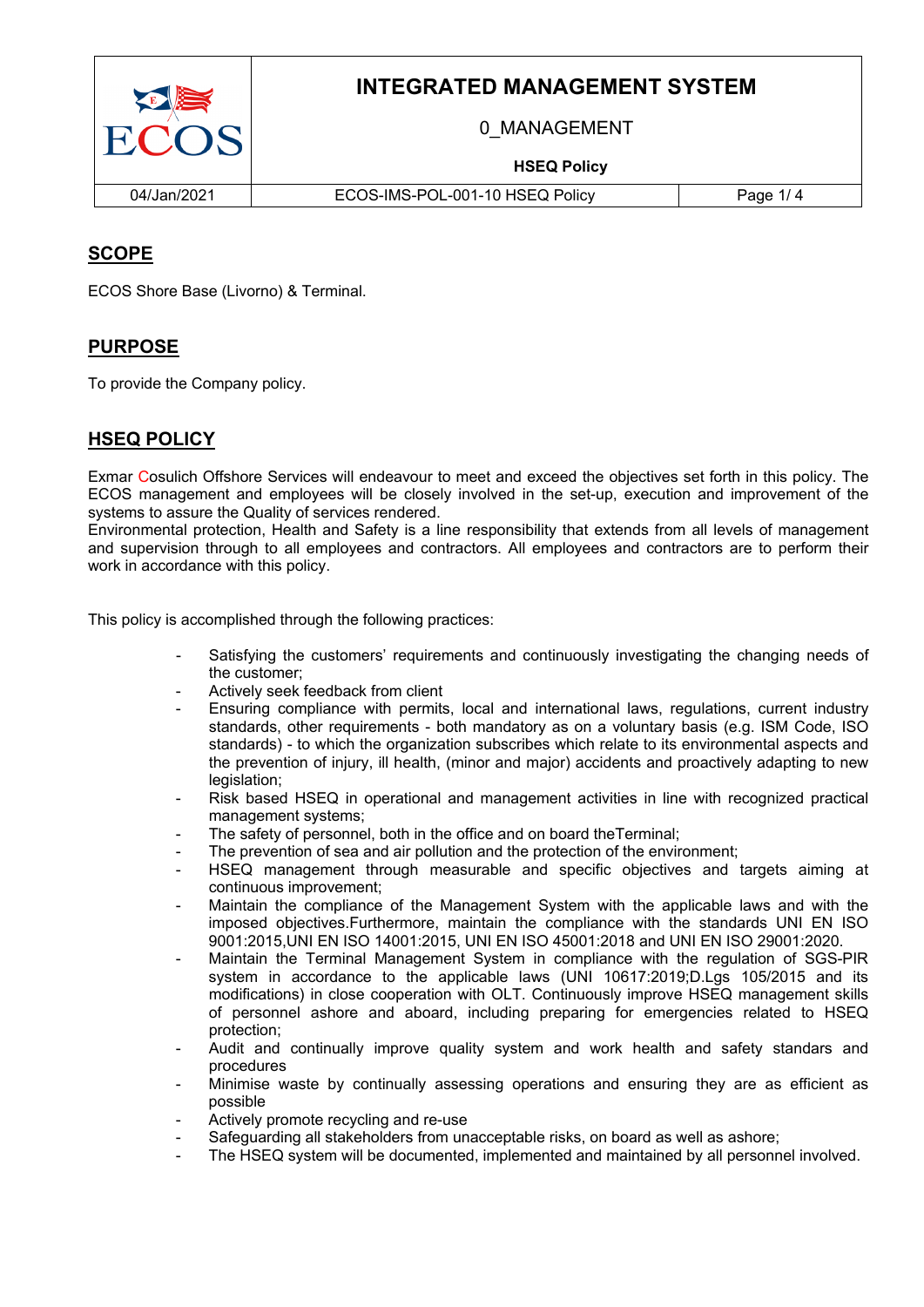| E<br>ECOS.  | <b>INTEGRATED MANAGEMENT SYSTEM</b> |          |  |
|-------------|-------------------------------------|----------|--|
|             | 0 MANAGEMENT                        |          |  |
|             | <b>HSEQ Policy</b>                  |          |  |
| 04/Jan/2021 | ECOS-IMS-POL-001-10 HSEQ Policy     | Page 2/4 |  |

It is the responsibility of the ECOS management to implement this policy. This policy shall be reviewed periodically as part of the management review to ensure that it remains relevant and appropriate. The policy shall be made available, at any time, to all employees and contractors with the intent they are aware of teir individual obligations.

The main objectives are:

#### **Safety**

- ECOS considers safety of its personnel and of the FSRU of the utmost importance both from a point of view of human perspective and following the core purpose of a floating terminal. At any time, all possible measures shall be taken to prevent any accident;
- ECOS acknowledges that it carries the responsibility for the safety at sea towards the Owners of the Terminal, the Owners of the cargo and last but not least towards the personnel working on the terminal and ashore;
- ECOS will comply with, review and maintain the SGS-PIR to prevent any major incident as assessed in the Final Safety Report.
- All employees in all functions shall execute their work under safe and healthy conditions. Everybody shall have proper concern for protecting his colleagues and the environment;
- It is the aim of ECOS to prevent hazardous situations and any incidents, which can lead to personal injury, illness, accidents or damage to property. ECOS aims at preventing those situations by identifying, recognizing and eliminating possible causes where feasible. Every employee shall participate in determining and eliminating such causes to prevent occurrence or recurrence in the future;
- The Terminal Manager has overriding authority regarding the safety of the FSRU, crew, contractors and cargo. He has the responsibility to implement and review the onboard Safety procedures.

#### **Environmental Protection / Pollution Prevention**

- The protection of the environment has a high priority in the conduct of ECOS' personnel both ashore and on board of the FSRU;
- In order to protect and conserve the sea and the land of mother earth from pollution it is the policy of ECOS to adhere, as a minimum, to national and international environmental measures and regulations both in the office and on board of FSRU;
- The most important way of preventing is to ensure safe operation as described in the IMS Manuals
- ECOS encourages all personnel to be environmentally conscious;
- The Terminal Manager has overriding authority to make decisions with respect to environmental protection on board of the FSRU. He has the responsibility to implement and review the onboard Environmental procedures.

#### **Personnel**

ECOS recognizes that adequate personnel management is a primary condition for quality operations. All personnel of the shipboard and shore based organization are qualified for their jobs. If necessary they are additionally trained to improve Quality standard.

Our HSE's attitude and performance is a measure of the efficiency, quality and professionalism of ECOS operations.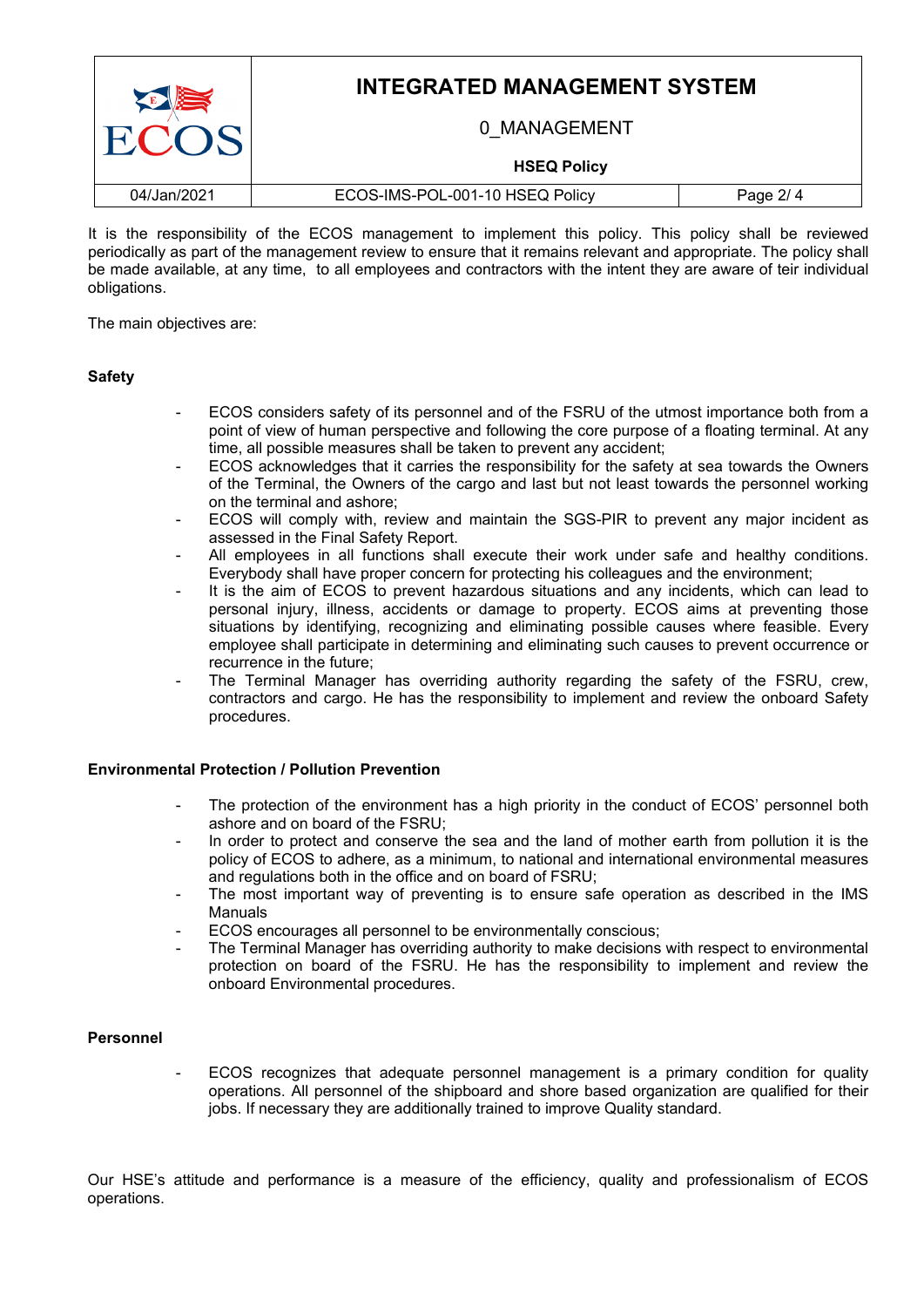

## **INTEGRATED MANAGEMENT SYSTEM**

0\_MANAGEMENT

### **HSEQ Policy**

04/Jan/2021 ECOS-IMS-POL-001-10 HSEQ Policy Page 3/ 4

04 January 2021

Pierpaolo Vinciguerra

Managing Director Exmar Cosulich Offshore Services

ECOS<br>Pierpaolo Vinciguerra **Menaging Director** La Phicizonia Aur